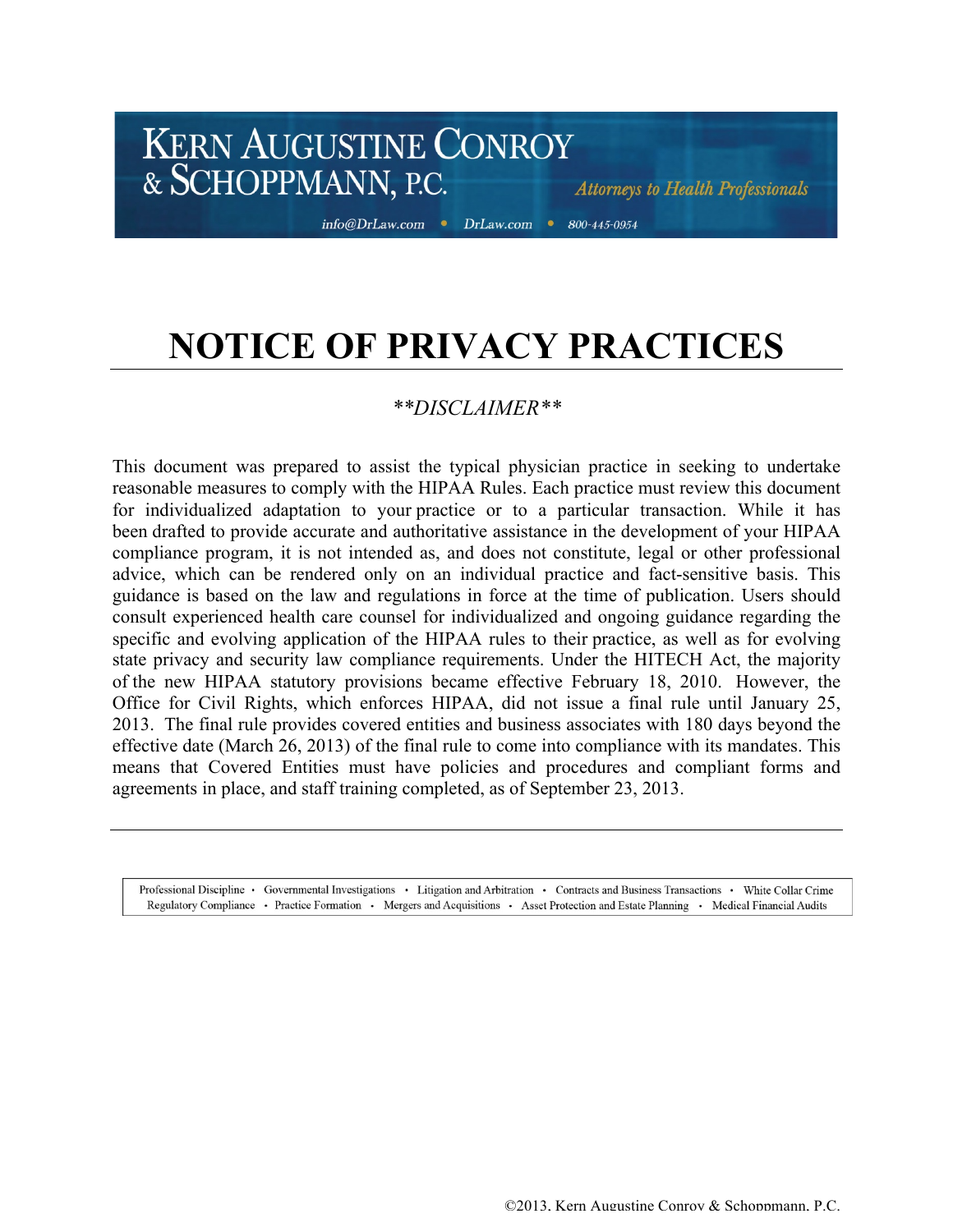## **NOTICE OF PRIVACY PRACTICES [CUMBERLAND FAMILY MEDICINE LLC]** Effective 09/23/2013

## **THIS NOTICEDESCRIBES HOW MEDICAL INFORMATION ABOUT YOU MAY BE USED AND DISCLOSED AND HOW YOU CAN GET ACCESS TO THIS INFORMATION.PLEASE REVIEW IT CAREFULLY.**

This Notice of Privacy Practices is provided to you as a requirement of the Health Insurance Portability & Accountability Act (HIPAA). It describes how we may use or disclose your protected health information, with whom that information may be shared, and the safeguards we have in place to protect it. This Notice also describes your rights to access and amend your protected health information. You have the right to approve or refuse the release of specific information outside of our Practice except when the release is required or authorized by law or regulation.

**ACKNOWLEDGMENT OF RECEIPT OF THIS NOTICE** - You will be asked to provide a signed acknowledgment of receipt of this Notice. Our intent is to make you aware of the possible uses and disclosures of your protected health information and your privacy rights. The delivery of your health care services will in no way be conditioned upon your signed acknowledgment. If you decline to provide a signed acknowledgment, we will continue to provide your treatment, and will use and disclose your protected health information in accordance with law.

**OUR DUTIES TO YOU REGARDING PROTECTED HEALTH INFORMATION** - "Protected health information" is individually identifiable health information and includes demographic information (for example, age, address, etc.), and relates to your past, present or future physical or mental health or condition and related health care services. Our Practice is required by law to do the following: (1) keep your protected health information private; (2) present to you this Notice of our legal duties and privacy practices related to the use and disclosure of your protected health information; (3) follow the terms of the Notice currently in effect; (4) post and make available to you any revised Notice; and (5) notify affected individuals following a breach of unsecured protected health information. We reserve the right to revise this Notice and to make the revised Notice effective for health information we already have about you as well as any information we receive in the future. The Notice's effective date is at the top of the first page and at the bottom of the last page.

**HOW WE MAY USE OR DISCLOSE YOUR PROTECTED HEALTH INFORMATION -**Following are examples of permitted uses and disclosures of your protected health information. These examples are not exhaustive.

**Required Uses and Disclosures**- By law, we must disclose your health information to you unless it has been determined by a health care professional that it would be harmful to you. Even in such cases, we may disclose a summary of your health information to certain of your authorized representatives specified by you or by law. We must also disclose health information to the Secretary of the U.S. Department of Health and Human Services (HHS) for investigations or determinations of our compliance with laws on the protection of your health information.

**Treatment** - We will use and disclose your protected health information to provide, coordinate or manage your health care and any related services. This includes the coordination or management of your health care with a third party. For example, we may disclose your protected health information from time-to-time to another physician or health care provider (for example, a specialist, pharmacist or laboratory) who, at the request of your physician, becomes involved in your care. In emergencies, we will use and disclose your protected health information to provide the treatment you require

**Payment** - Your protected health information will be used, as needed, to obtain payment for your health care services. This may include certain activities we may need to undertake before your health care insurer approves or pays for the health care services recommended for you, such as determining eligibility or coverage for benefits. For example, obtaining approval for a surgical procedure might require that your relevant protected health information be disclosed to obtain approval to perform the procedure at a particular facility. We will continue to request your authorization to share your protected health information with your health insurer or thirdparty payer.

**Health Care Operations** - We may use or disclose, as needed, your protected health information to support our daily activities related to providing health care. These activities include billing, collection, quality assessment, licensing, and staff performance reviews. For example, we may disclose your protected health information to a billing agency in order to prepare claims for reimbursement for the services we provide to you. We may call you by name in the waiting room when your physician is ready to see you. We will share your protected health information with other persons or entities who perform various activities (for example, a transcription service) for our Practices. These business associates of our Practice are also required by law to protect your health information. We may use or disclose your protected health information as necessary to contact you in order to raise funds for our Practice. Any such communication will tell you how you may opt out of receiving future fundraising communications from us.

**Required by Law** - We may use or disclose your protected health information if law or regulations requires the use or disclosure.

**Public Health** - We may disclose your protected health information to a public health authority who is permitted by law to collect or receive the information. For example, the disclosure may be necessary to prevent or control disease, injury or disability; report births and deaths; or report reactions to medications or problems with medical products. We may provide proof of immunization without authorization, to your school if (i) the school is required by State or other law to have proof of immunization prior to admission and (ii) we obtain and document your permission or, for a minor, the permission of the parent, guardian or other person acting *in loco parentis* for the individual.

**Communicable Diseases** - We may disclose your protected health information, if authorized by law, to a person who might have been exposed to a communicable disease or might otherwise be at risk of contracting or spreading the disease or condition.

**Health Oversight** - We may disclose protected health information to a health oversight agency for activities authorized by law, such as audits, investigations, and inspections. These health oversight agencies might include government agencies that oversee the health care system, government benefit programs, or other regulatory programs.

**Food and Drug Administration** - We may disclose your protected health information to a person or company required by the Food and Drug Administration to report adverse events; track products, enable product recalls; make repairs or replacements; or conduct post-marketing review.

**Legal Proceedings** - We may disclose protected health information during any judicial or administrative proceeding, in response to a court order or administrative tribunal (if such disclosure is expressly authorized), and in certain conditions in response to a subpoena, discovery request, or other lawful process.

**Law Enforcement** - We may disclose protected health information for law enforcement purposes, including information requests for identification and location; and circumstances pertaining to victims of a crime.

**Coroners, Funeral Directors, and Organ Donations**- We may disclose protected health information to coroners or medical examiners for identification to determine the cause of death or for the performance of other duties authorized by law. We may also disclose protected health information to funeral directors as authorized by law. Protected health information may be used and disclosed for cadaver organ, eye or tissue donations.

**Research** - We may disclose protected health information to researchers when authorized by law, for example, if their research has been approved by an institutional review board that has reviewed the research proposal and established protocols to ensure the privacy of your protected health information.

**Threat to Health or Safety** - Under applicable Federal and State laws, we may disclose your protected health information to law enforcement or another health care professional if we believe in good faith that its use or disclosure is necessary to prevent or lessen a serious and imminent threat to the health or safety of a person or the public. We may also disclose protected health

©2013, Kern Augustine Conroy & Schoppmann, P.C.